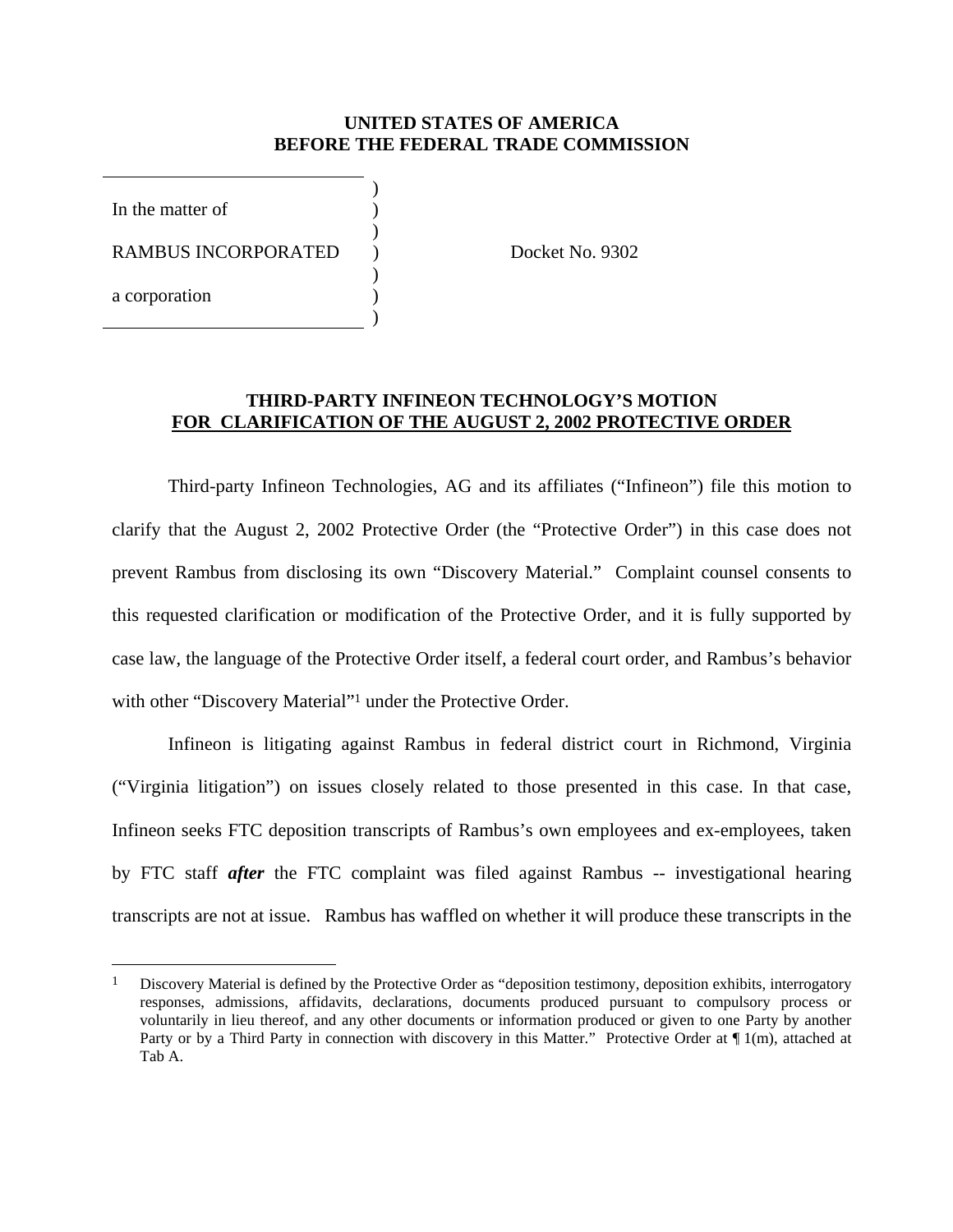Virginia litigation, at first telling the Court in Richmond that it would produce them but then later refusing to do so because, Rambus claims, the Protective Order prevents their disclosure. The Court in the Virginia litigation has now ordered that these transcripts be produced to Infineon. The Court (Judge Payne) told Infineon that "[y]ou go move the FTC . . . to produce these things and [get] relief from the protective order and recite that this court specifically requests that all testimony of all Rambus employees be made available for use in these [Virginia] proceedings." 4/27/04 Hearing Tr. at 93, attached at Tab B.

 Still, Rambus has not produced them nor -- tellingly -- has it to date granted its consent to any clarification or modification of the Protective Order that would end its arguments against such production. Neither has Rambus claimed these transcripts contain third party documents designated as confidential under the Protective Order but not marked as trial exhibits in this case or otherwise made available to Infineon in the Virginia litigation.2

Rambus has no excuses left. Rambus cannot block federal court-ordered discovery of materials located in its files simply because the requested materials happened to be disclosed in this matter. Case law is very clear that this is an improper use of a protective order, and that depositions taken in one litigation are subject to discovery in later litigations. To allow parties to FTC litigation to do otherwise would stunt the progress of follow-on private antitrust litigation that the FTC encourages. *See* FTC's Thomas B. Leary Addresses Class Action Litigation Summit, 6/26/03, available at http://www.ftc.gov/opa/2003/06/learyspeech.htm ("We depend on private litigation to supplement our efforts…"); FTC Policy Statement on Monetary Equitable Remedies in Competition Cases, 7/25/03 ("Moreover, the pendency of numerous private actions may tilt the

 $\overline{a}$ 

<sup>&</sup>lt;sup>2</sup> Moreover, any confidential material they might contain would fall under the protective order entered in the Virginia litigation.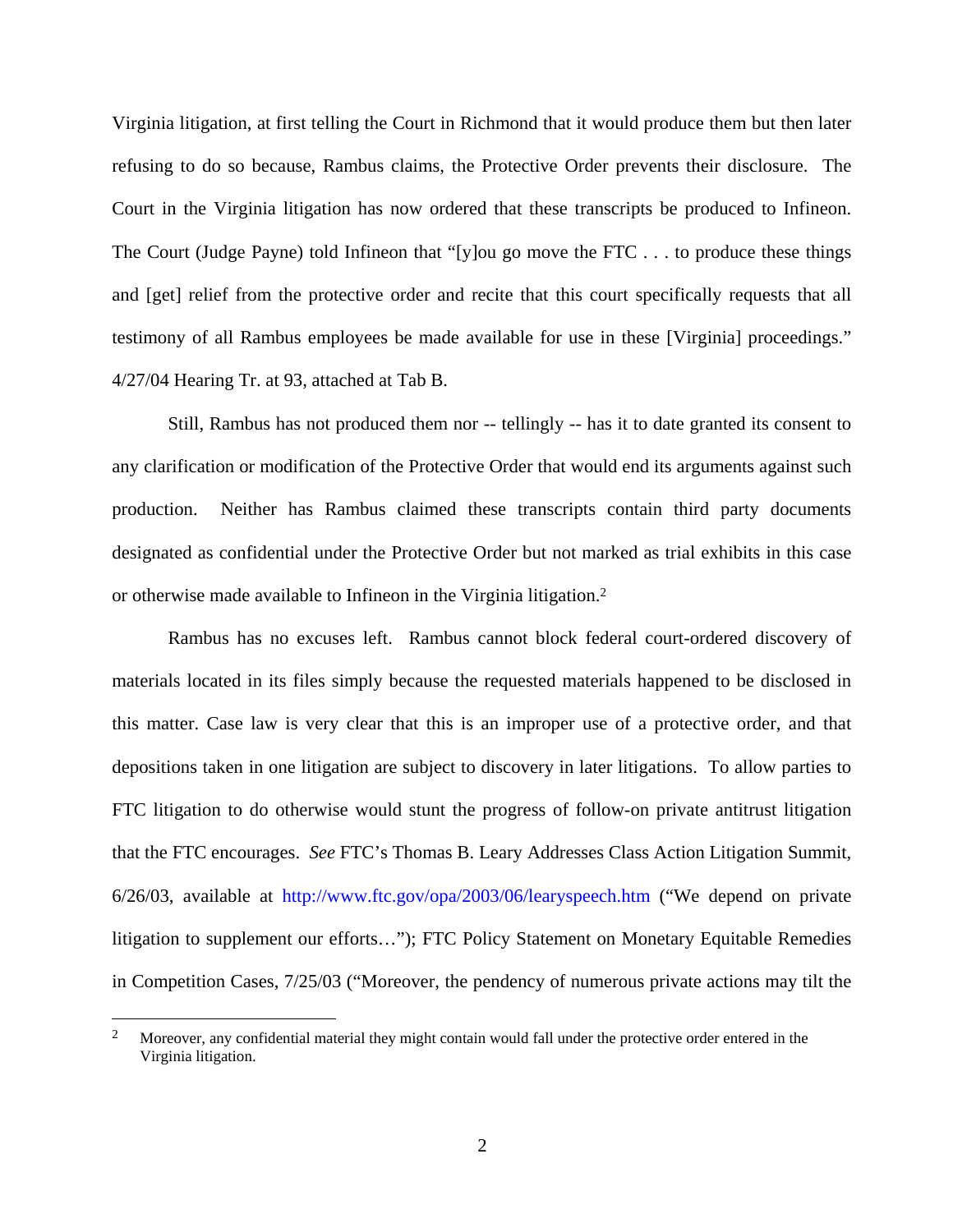balance [in whether the FTC seeks monetary remedies] the other way, even if the violation is clear.").

To the extent there is any ambiguity in the Protective Order on this issue, Infineon requests that it be modified accordingly and as soon as possible.3 Infineon asks the Commission to clarify that a party has the option to disclose its own deposition transcripts taken in the post-complaint phase of an FTC proceeding. Alternatively, Infineon proposes the following one sentence modification to the Protective Order to make this clear: "In addition, nothing contained in this Protective Order shall prevent any Party from disclosing its own Discovery Material outside this Matter, including post-complaint deposition transcripts of employees and former employees."

### **I. FACTUAL BACKGROUND**

 $\overline{a}$ 

1. Infineon understands there are no investigational hearing (pre-complaint) transcripts for Rambus employees or ex-employees -- thus this request for clarification or modification covers only post-complaint FTC depositions.

2. The Virginia litigation, like this one, involves Rambus's deception and standard setting abuse at JEDEC in the 1990's in violation of antitrust laws, making these deposition transcripts relevant. The Rambus employees who were deposed by the FTC in this litigation are key witnesses in the Virginia litigation.

<sup>3</sup> Rambus, through its use of "Shred Days" and as discussed in Complaint Counsel's appeal in this matter, has a sordid history of destroying evidence. *See* Appeal Brief of Counsel Supporting the Complaint, April 16, 2004 at 23-24 ("In the summer of 1998, Rambus implemented a 'document retention plan' that led on a single day, 'Shred Day 1998,' to Rambus collecting in burlap bags and shredding over 20,000 pounds of documents.") This history of evidentiary wrong-doing makes Infineon suspicious of Rambus's reading of the Protective Order and provides further justification for granting Infineon this relief quickly.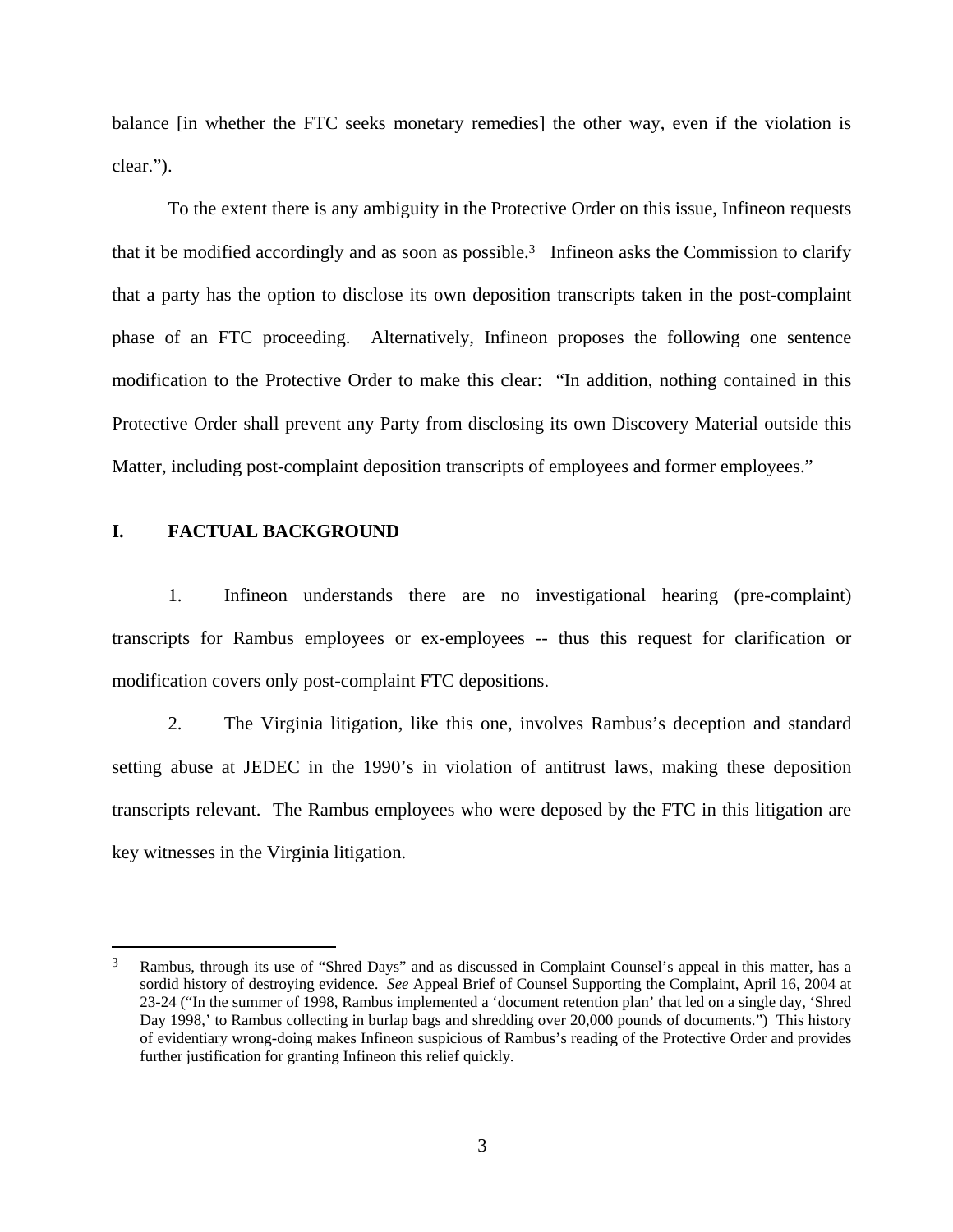3. Infineon asked Rambus for the post-complaint deposition transcripts of its employees and former employees. After Rambus failed to produce the transcripts, Infineon raised the issue at a hearing on March 16, 2004. In response, Rambus told the Court in the Virginia litigation that it was "going to produce those," after it reviewed the transcripts for any third party confidential material. Rambus said to the Court it would "get on that quickly." 3/16/04 Tr. at 169, attached at Tab C. To date, Rambus has cited no third party confidentiality concerns with the transcripts, and on information and belief there are none.

4. Six more weeks went by with no word from Rambus. Despite its representation to the Court that Rambus would produce the transcripts, it failed to do so.

5. Infineon again raised the issue at another hearing in the Virginia litigation. On April 27, 2004, Rambus reversed itself, telling the Court it would not produce the transcripts because of the FTC Protective Order. In refusing to turn over the transcripts, Rambus's counsel (Gregory Stone, the same counsel that represents Rambus before the FTC) told the Court: "Your honor, the protective order in the FTC case provides that the depositions taken in that case . . . can be used only in connection with that proceeding." 4/27/04 Tr. at 92-93, Tab B. Mr. Stone did not tell the Court that it had a right to produce these transcripts under the Protective Order if it wanted to.

6. Judge Payne then ordered that these transcripts be produced. "You go *move the FTC*, [counsel for Infineon], to produce these things and relief from the protective order and recite that *this court specifically requests that all testimony of all Rambus employees be made available for use in these proceedings*, and that's it. I don't know what on earth kind of secrecy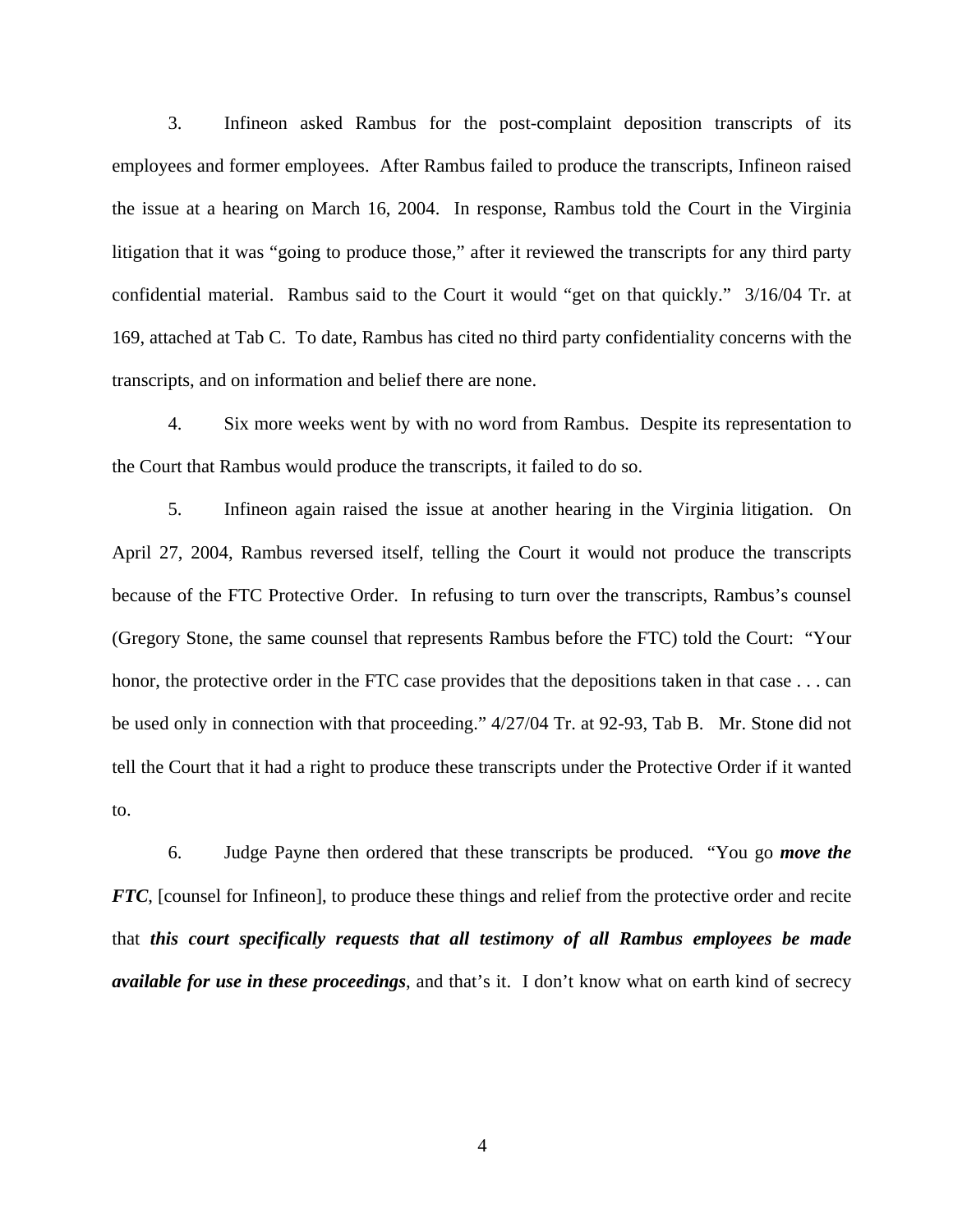they [the FTC] function under there, but it just simply can't be that they [Rambus employees] can make these statements and not have to live up to them." *Id*. at 93.4

7. After this hearing and the Court's Order, Infineon again asked for the transcripts in a letter to Rambus counsel sent on April 28, 2004. Rambus again refused to provide them. *See* April 28, 2004 letter from M. Kovner to G. Stone and response, attached at Tab D. Infineon then wrote to Rambus counsel on May 11, 2004, to notify Rambus that Infineon would be seeking this relief from the FTC, to ask for its consent for the proposed modification of the Protective Order, and to again ask whether there was any third party confidential information in the disputed transcripts. *See* 5/11/04 Letter from M. Kovner to G. Stone, attached at Tab E.

8. In a final attempt to avoid litigating this issue, Infineon sent Rambus and Complaint Counsel a copy of the Order it seeks to have entered pursuant to this Motion and asked whether they would consent to the proposed clarification. Complaint Counsel informed counsel for Infineon that they consented to the proposed clarification. Rambus has refused to consent and continues to take the view that the Protective Order precludes the production and use of FTC deposition transcripts of current and former employees outside of this case.

# **II. RAMBUS'S RELIANCE ON THE PROTECTIVE ORDER AS A SHIELD AGAINST DISCOVERY IN LATER LITIGATIONS IS CONTRARY TO LOGIC, CASE LAW, AND THE LANGUAGE OF THE PROTECTIVE ORDER ITSELF**

 Although Rambus told Judge Payne in the Virginia litigation that the FTC Protective Order prevents it from releasing the transcripts, case law and the Protective Order itself belie this

 $\overline{a}$ 

<sup>&</sup>lt;sup>4</sup> Judge Payne later clarified his words to include both employees and former employees of Rambus. "Yes, I mean employees and former employees. Like Mr. Crisp, he's not a current employee." *Id.* at 94. On information and belief, Rambus represented and assisted its former employees at their FTC depositions, all of which focused on their tenure at Rambus.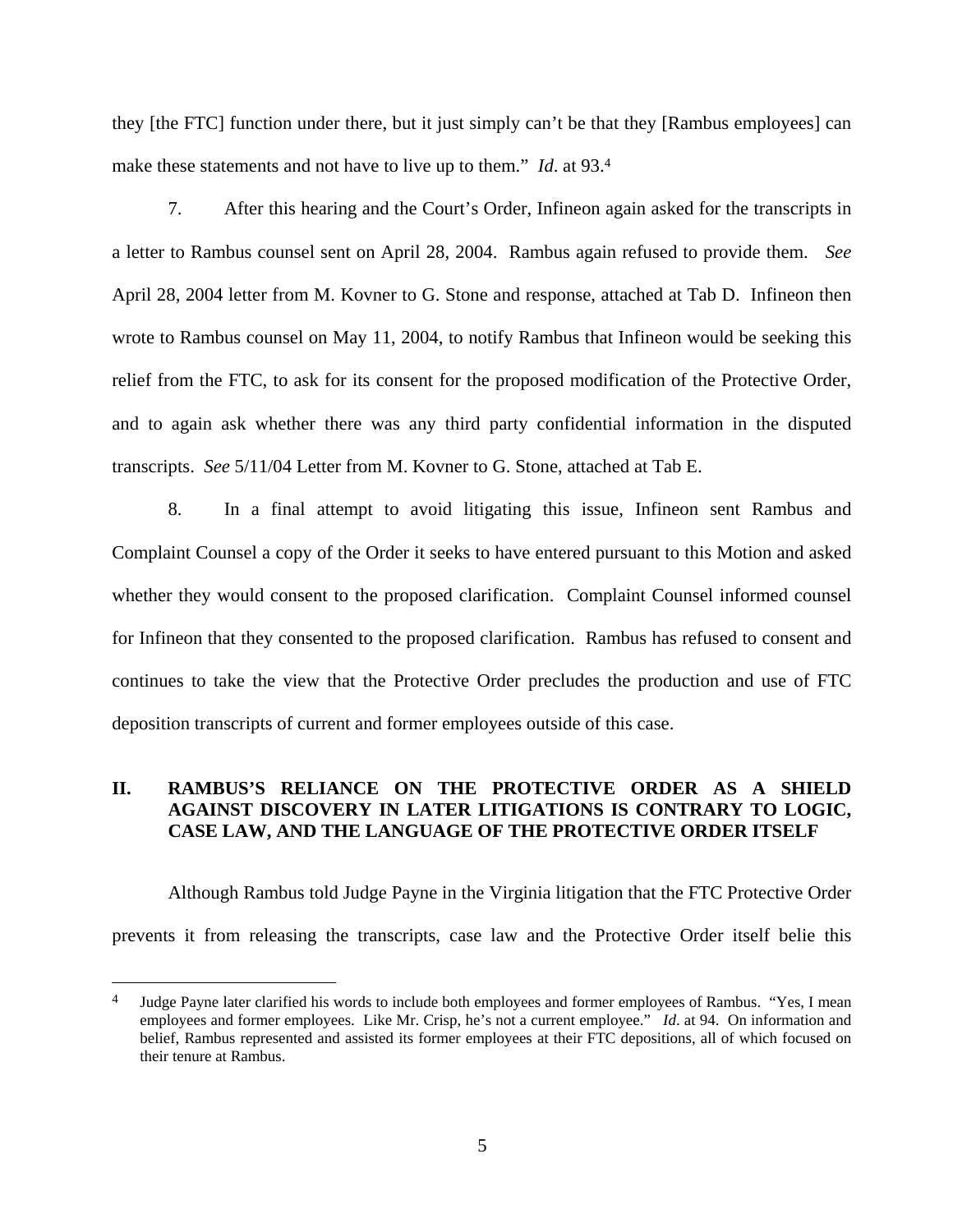position. "[P]rotective orders ordinarily restrict the use of information *by the discovering, not the producing party* in the litigation." *Alexander v. F.B.I.*, 186 F.R.D. 99, 101 (D.D.C. 1998).<sup>5</sup> It is improper for Rambus to "in effect suggest[] that this court should enjoin [it] from having access to [its] own files." *Id*.

 "[T]here is something unsettling about the notion that" Rambus "might forever be insulated from producing discovery in [the Virginia litigation], or other actions, by virtue of having once produced it in a protected fashion in the [FTC] case." *See Tucker v. Ohtsu Tire & Rubber Co., Ltd.*, 191 F.R.D. 495, 501 (D. Md. 2000) (modifying protective order to permit disclosure in subsequent litigation); *see also Carter-Wallace, Inc. v. Hartz Mountain Indus., Inc.,*  92 F.R.D. 67, 69 (S.D.N.Y. 1981) (discrediting "the absurd tenet that a party can avoid discovery in one case merely because it disclosed the same material to an adversary bound by a protective order in another case"). Infineon "is entitled to know what defendants' personnel told [the FTC] under oath during recent questioning." *See Carter-Wallace*, 92 F.R.D. at 70 (discussing request for deposition transcripts allegedly covered by a protective order in a second antitrust case against the same defendant).

 Production is especially appropriate where, as here, the disputed Discovery Material remains covered by confidentiality protections and might avoid the need for additional discovery. *See Carter-Wallace*, 92 F.R.D. at 70 (The "'speedy and inexpensive determination'" of the Virginia litigation "would be confounded by a requirement that [Infineon] conduct the same numerous, lengthy depositions… when the transcripts of the previous examinations… might

1

<sup>5</sup> Unless otherwise indicated, all internal citations have been omitted and any emphasis added.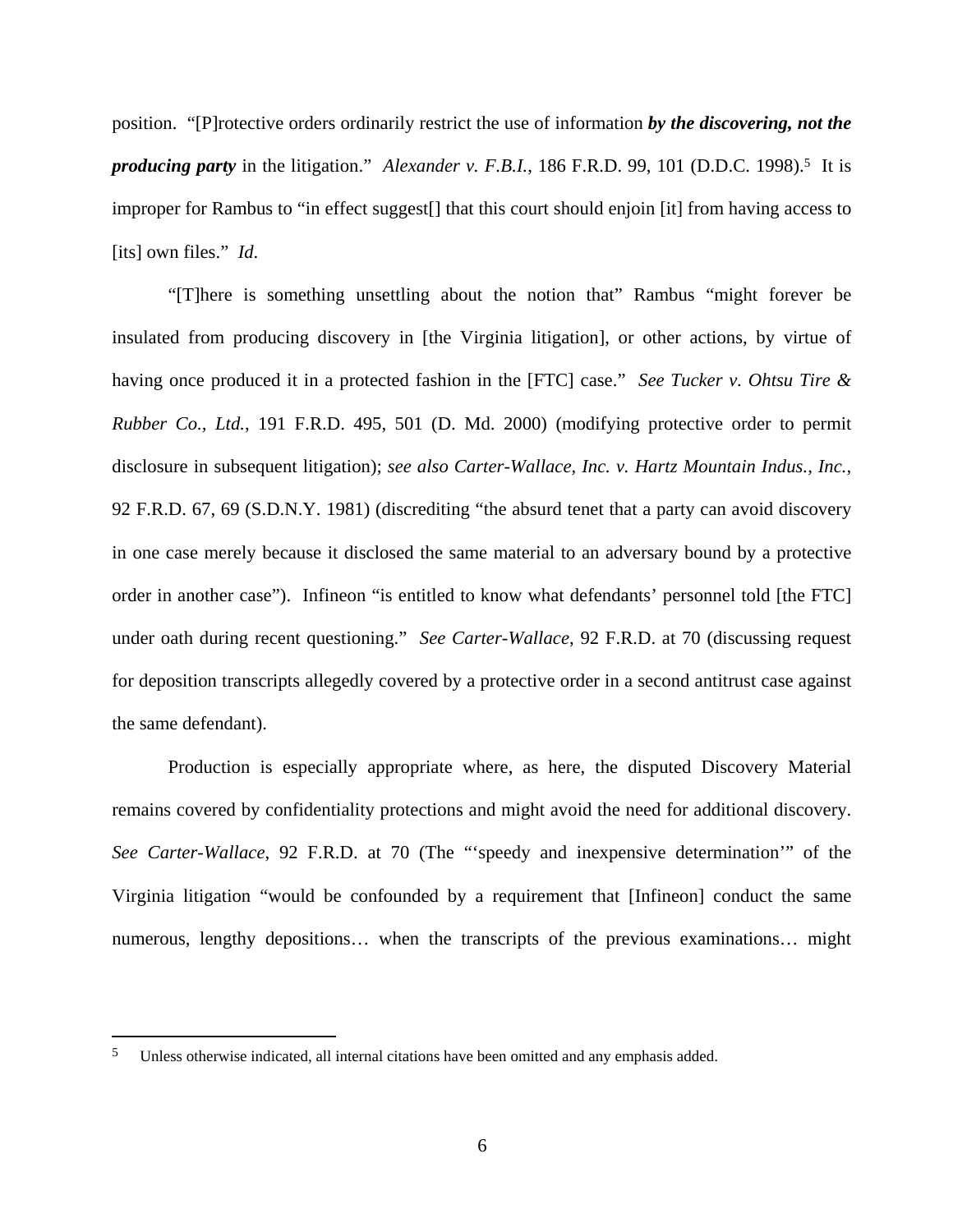indicate that certain witnesses need not be questioned and might help focus and thereby shorten the inquiry directed to others.").

 The FTC Protective Order does not support a different interpretation or result. The Protective Order expressly permits disclosing materials bearing "Confidential" or "Restricted Confidential" designations to persons not parties to the FTC litigation:

- The list of persons to whom disclosure may be made *may be expanded* to include "such other person(s) authorized in writing by the Producing Party." The Protective Order at  $\P$  7(h); and
- paragraph 10(b) permits any party to disclose Confidential or Restricted Confidential materials to *any other person following notification* and an opportunity to object.

 Thus, to the extent these deposition transcripts contain confidential, business-sensitive information, Rambus may, under Paragraphs 7(h) and 10(b), produce such material to Infineon. To the extent these deposition transcripts contain some material that is not confidential to any Party or non-Party, there is even less justification for withholding it.

The Protective Order also contemplates modification, as is typical.<sup>6</sup> Specifically, paragraph 23 provides: "[e]ntry of the foregoing Protective Order is without prejudice to the right of the Parties or Third Parties to apply… for modification of any provision of this Protective Order." Because "counsel agreed to the terms of the protective order," and "[t]hat protective order explicitly provided that it was 'without prejudice to the right… to seek modification,'" Rambus "may not now be heard to complain when [Infineon] takes advantage of the modification provision." *See Kraszewski v. State Farm Gen. Ins. Co.*, 139 F.R.D. 156, 158-59 (N.D. Cal. 1991) (modifying protective order); *see also Olympic Refining Co. v. Carter*, 332 F.2d 260, 264 (9th

1

<sup>6</sup> *See, e.g.,* protective orders in *In the matter of California Pacific Medical Group*, Docket No. 9306; *In the matter of Aspen Technology Inc*., Docket No. 9310; *In the matter of Piedmont Health Alliance, Inc.*, Docket No. 9314; *In the matter of Telebrands Corp et al.*, Docket No. 9313, all of which contain modification provisions.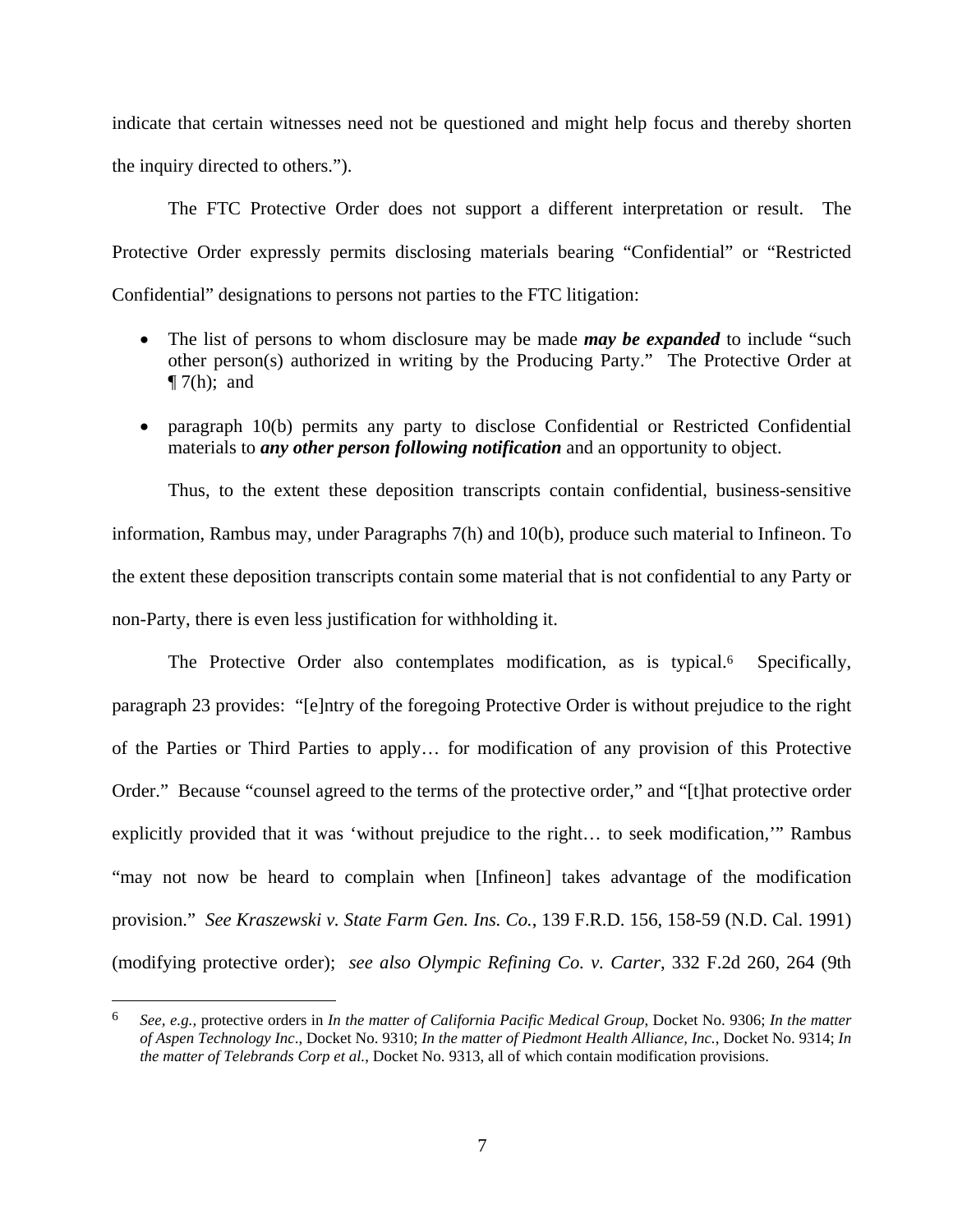Cir. 1964) (reliance on protective order in antitrust case before government agency was insufficient to bar modification of protective order to allow use of discovery material in subsequent litigation).

## **III. RAMBUS'S RELIANCE ON THE PROTECTIVE ORDER AS A SHIELD AGAINST DISCOVERY CONTRADICTS A FEDERAL COURT ORDER**

 Judge Payne has twice asked that the FTC deposition transcripts of Rambus employees and former employees be made available to Infineon. The second time, after asking Infineon to move the FTC for Protective Order relief based on representations from Rambus counsel, Judge Payne said "… and recite that this court specifically requests that all testimony of all Rambus employees be *made available* for use in these proceedings… [y]ou make the motion and you recite therein that that's what we want." 4/27/04 Hearing Tr. at 93-94, Tab B.

 Rambus has refused to consent to the filing of this motion with the FTC, and it has even refused to confirm to Infineon that there is no third party confidential information contained in the disputed transcripts. *See* 5/11/4 Letter from M. Kovner to G. Stone, Tab E. These actions contradict Judge Payne's order.

## **IV. RAMBUS'S RELIANCE ON THE PROTECTIVE ORDER AS A SHIELD AGAINST DISCOVERY IS SELECTIVE AND UNDERCUT BY ITS USE OF "DISCOVERY MATERIAL" IN THE VIRGINIA LITIGATION**

 Rambus is using Infineon and Rambus "Discovery Material" for other purposes in the Virginia litigation when it suits its needs. Rambus's selective reliance on the Protective Order as a shield for only certain materials is another reason this motion should be granted.

 For example, Rambus deposed Johann Harter, Infineon's Vice President for technology development for memory products on April 16, 2004 in the Virginia litigation. During that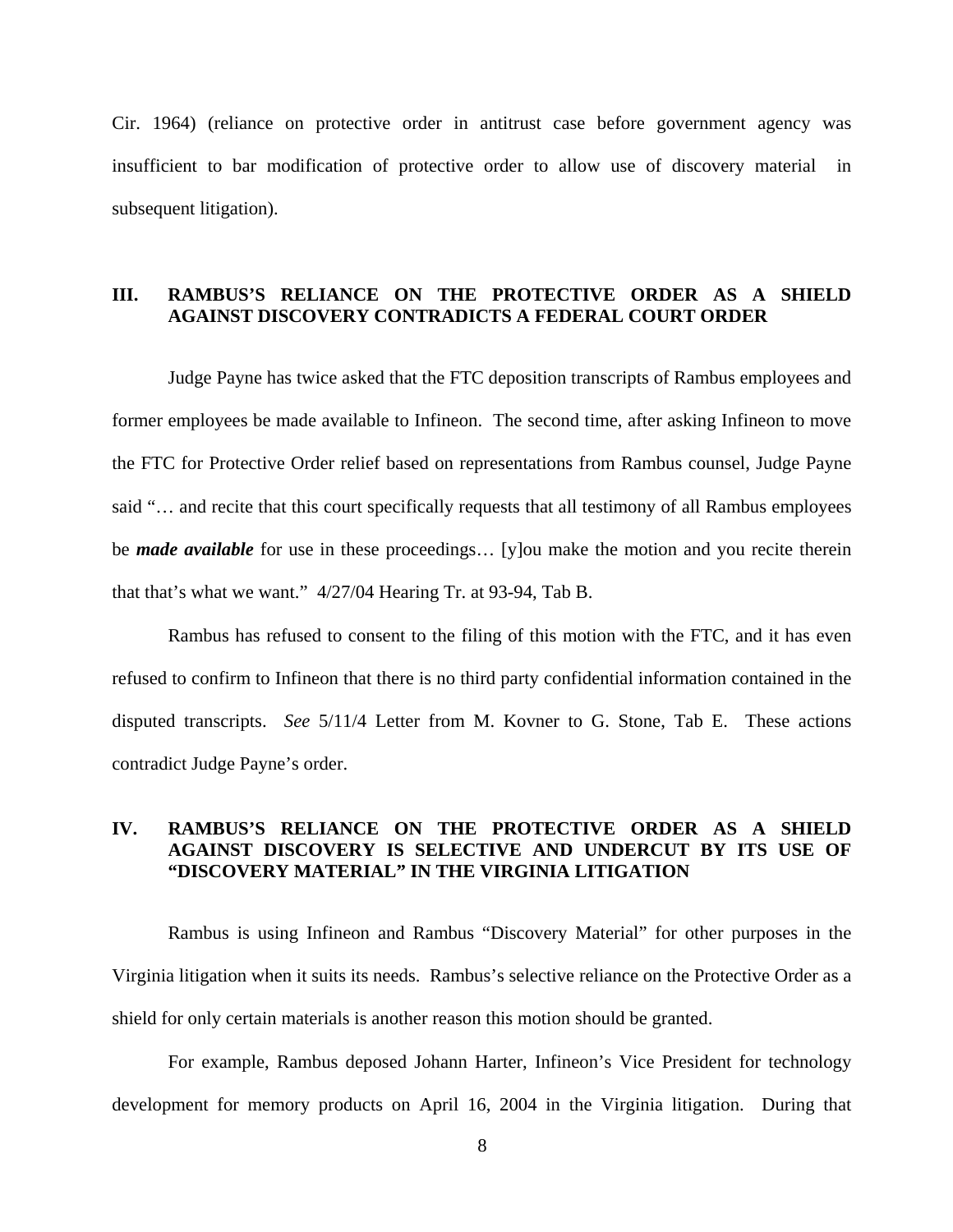deposition, counsel for Rambus used three documents that were produced by Infineon in the FTC matter but not in the Virginia litigation. These documents are governed by the Protective Order. Similarly, Rambus used third parties' confidential Discovery Material at the deposition of Gil Russell, a former Infineon employee. Finally, and most telling, Rambus counsel used the FTC deposition of former employee Richard Crisp -- one of the deposition transcripts now sought by Infineon that Rambus will not produce -- to help prepare Mr. Crisp for a supplemental deposition in the Virginia litigation.7

 Rambus's selective use of its own "Discovery Material" and that of Infineon in the Virginia litigation reveals that Rambus does not believe its own interpretation of the Protective Order. A party cannot create Discovery Material and then claim it is obliged to hide it forever. Infineon's motion should be granted.

 $\overline{a}$ 

<sup>&</sup>lt;sup>7</sup> These depositions are not attached as exhibits because, pursuant to a protective order entered in the Virginia litigation, they were designated "outside counsel eyes only."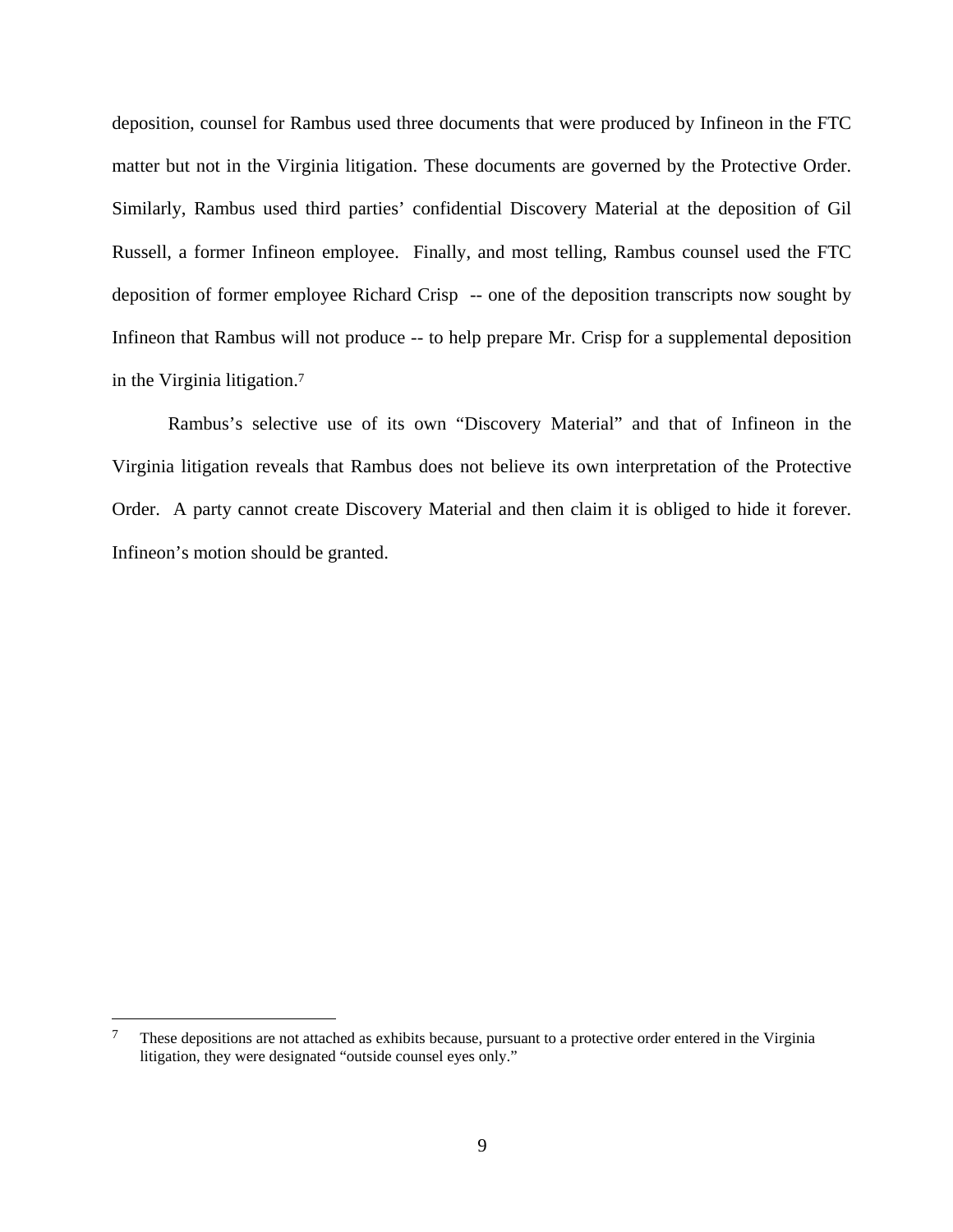### **V. CONCLUSION**

 For the foregoing reasons, Infineon respectfully requests that the FTC clarify any ambiguity in the Protective Order by issuing the attached Order containing the proposed modification.

Dated: May 25, 2004 **INFINEON TECHNOLOGIES AG,** INFINEON TECHNOLOGIES NORTH AMERICA CORP., and INFINEON TECHNOLGIES HOLDING NORTH AMERICA INC.

\_\_\_\_\_\_\_\_\_\_\_\_\_\_\_\_\_\_\_\_\_\_\_\_\_\_\_\_\_\_

By Counsel:

John M. Desmarais KIRKLAND & ELLIS LLP Citigroup Center 153 East 53rd Street New York, New York 10022 212.446.4800 (phone) 212.446.4900 (fax) jdesmarais@kirkland.com

Mark L. Kovner KIRKLAND & ELLIS LLP 655 Fifteenth Street NW Washington, DC 20005 202.879.5000 (phone) 202.879.5200 (fax) mkovner@kirkland.com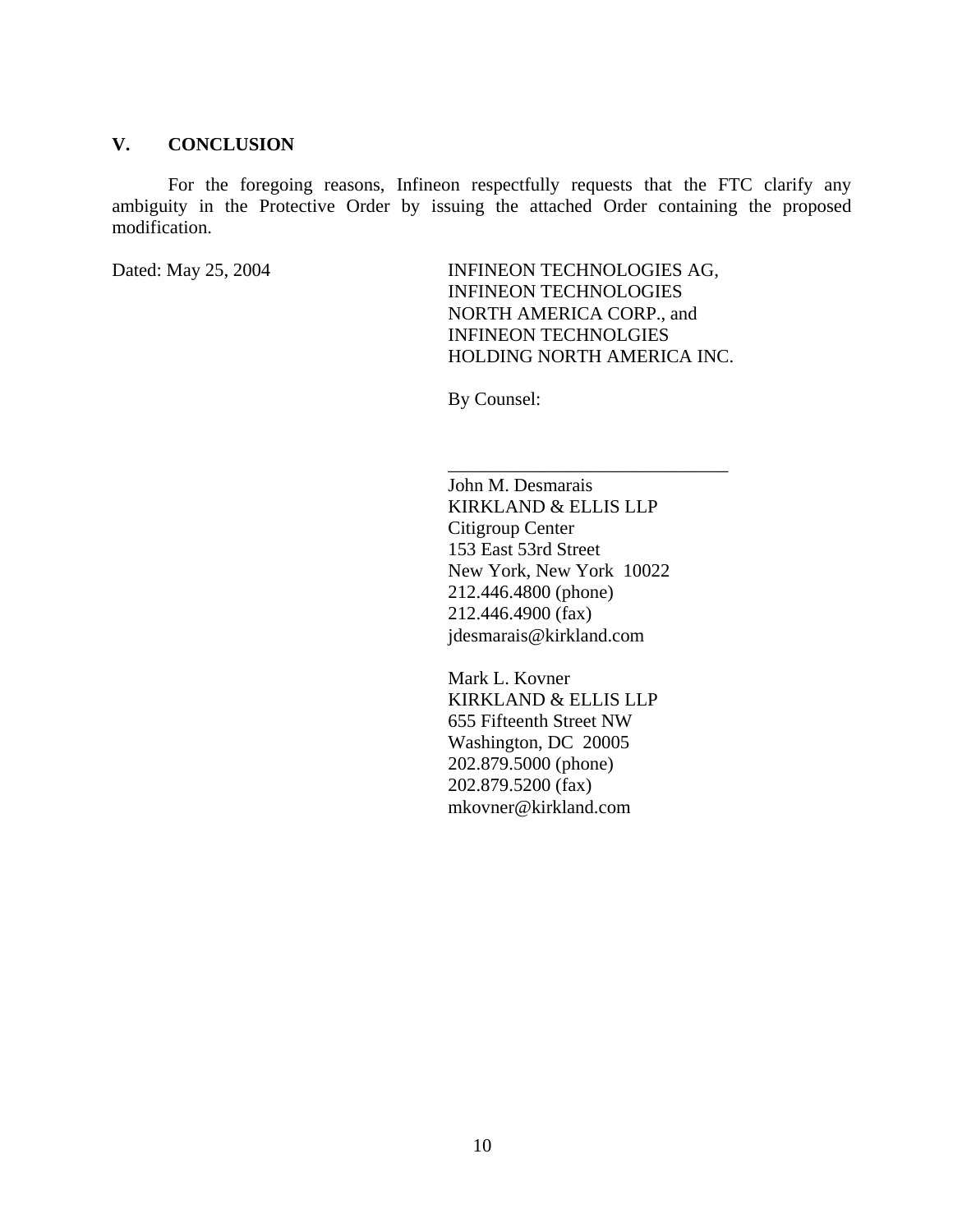### **UNITED STATES OF AMERICA BEFORE THE FEDERAL TRADE COMMISSION**

| In the matter of           |  |
|----------------------------|--|
| <b>RAMBUS INCORPORATED</b> |  |
| a corporation              |  |

 $\overline{\phantom{a}}$ 

Docket No. 9302

# **[PROPOSED] ORDER GRANTING NON-PARTY INFINEON TECHNOLOGY'S MOTION FOR CLARIFICATION AND/OR MODIFICATION OF THE AUGUST 2, 2002 PROTECTIVE ORDER**

### IT IS ORDERED THAT:

The August 2, 2002 Protective Order is clarified to mean that it shall not be used by any Party to avoid disclosing its own Discovery Material outside this Matter, including post-complaint deposition transcripts of employees and former employees.

In the alternative, IT IS ORDERED THAT:

Paragraph 2 of the August 2, 2002 Protective Order is hereby modified to include the bolded language below:

"Discovery Material, or information derived therefrom, shall be used solely by the Parties for purposes of this Matter, and shall not be used for any other purpose, including without limitation any business or commercial purpose. Notwithstanding the foregoing, nothing contained in this Protective Order shall prevent the Commission from using any material produced as part of the investigation of this matter during either the precomplaint phase or postcomplaint phase, including any Discovery Material, to respond to either (i) a formal request or subpoena from either House of Congress or from any committee or subcommittee of the Congress, consistent with applicable law, including Sections 6(f) and 21 of the FTC Act; or (ii) a federal or state access request under Commission Rule 4.11(c), 16 C.F.R. § 4.11(c). Provided further that nothing herein shall limit the Commission's ability to use the Discovery Material in any other investigation, or administrative or judicial proceeding, in which event such material shall be subject to the protections accorded by sections 21(b) & 21(d)(2) of the FTC Act. **In addition, nothing contained in this Protective Order shall prevent any Party from disclosing its own Discovery Material outside this Matter, including post-complaint deposition transcripts of employees and former employees.**

By the Commission.

ISSUED: \_\_\_\_\_\_\_\_\_\_\_\_\_, 2004.